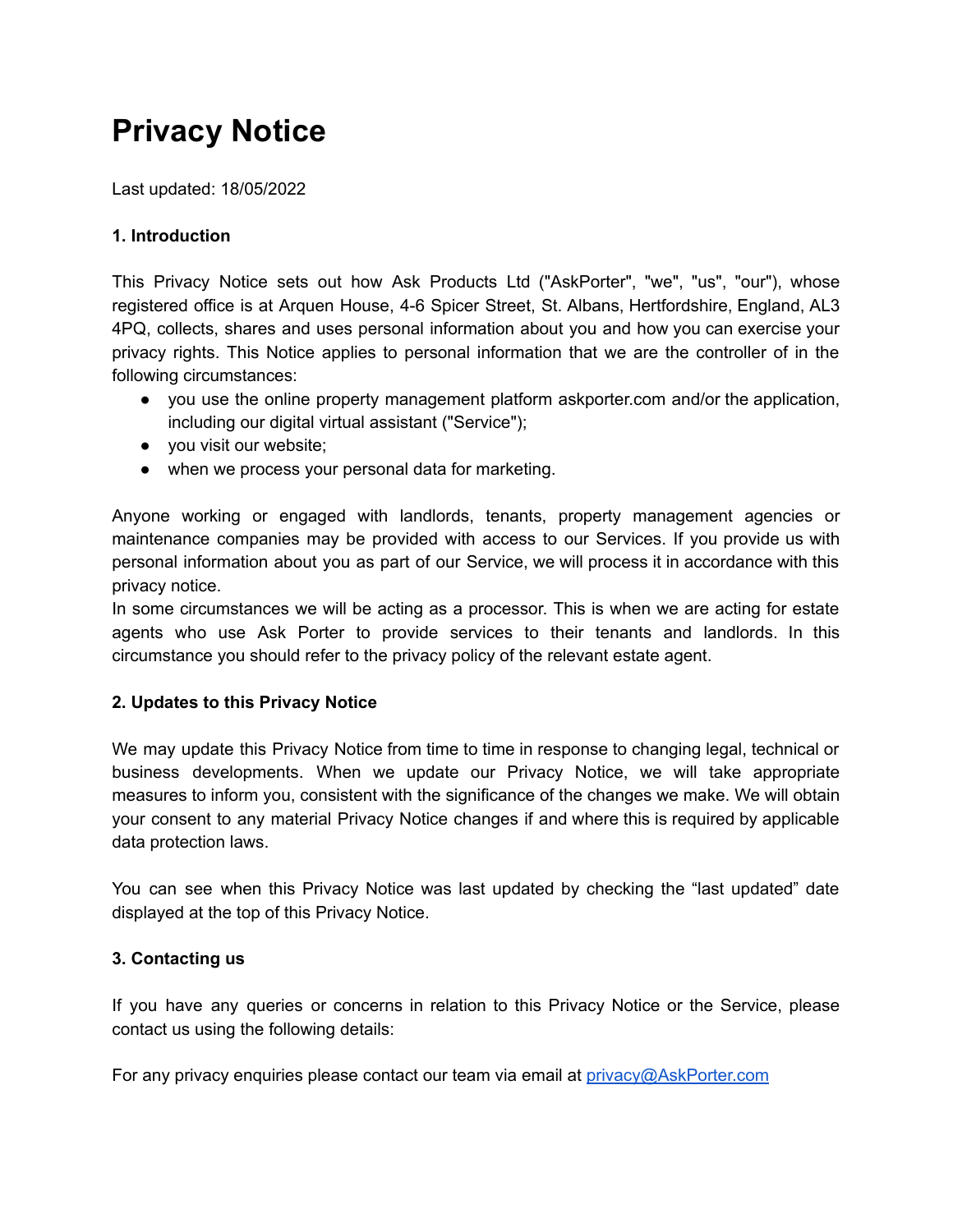For general enquiries please contact our support team via email at [support@AskPorter.com](mailto:support@AskPorter.com)

#### **4. What personal information we collect, how we use it and why we use it**

The personal information that we may collect about you broadly falls into the following categories:

● Information you provide as part of the Service

You may be asked to provide voluntarily personal information about yourself when you use our Service. As a user of our Service, you may wish to create an account ("Account") with us. The personal information that you may provide when setting up your Account may include your name, email address, postal address, bank account details, and telephone number. You may also provide us with your credit or debit card number, security code and expiry date, when using our Service. Furthermore, you may provide us with personal information in your correspondence with us and in the content you upload through the Service. If you register to hold an Account with us, you will also have a unique identifier and password which enables you to access your Account.

We will use the personal information you provide us because we have a legitimate interest in processing that personal information. The personal information enables us:

(1) to facilitate the contract between the managing agent and the relevant tenant /landlord as appropriate;

(2) to provide you with services you have purchased from us, where appropriate;

- (3) to process debit and credit card payments;
- (4) to verify your identity;
- (5) to prevent, detect and investigate potentially illegal activities;
- (6) to send you information about the Service; and

(7) to provide customer service in relation to your use of the Service, to contact you, to deal with enquiries and complaints relating to the use of the Service and to notify you of any changes to the Service.

• Information we collect automatically

When you visit our website, we may automatically collect information from your device. In some countries, including countries in the European Economic Area, this information may be considered personal information under applicable data protection laws.

Specifically, the information we collect automatically may include information like your IP address, log-in information, broad geographical location (e.g. country or city-level location), browser type and version, browser plug-in types and versions, operating system and platform, information about your visit including the URL clickstream to, through and from our website, download errors, length of visits to certain pages, page interaction, referral source and similar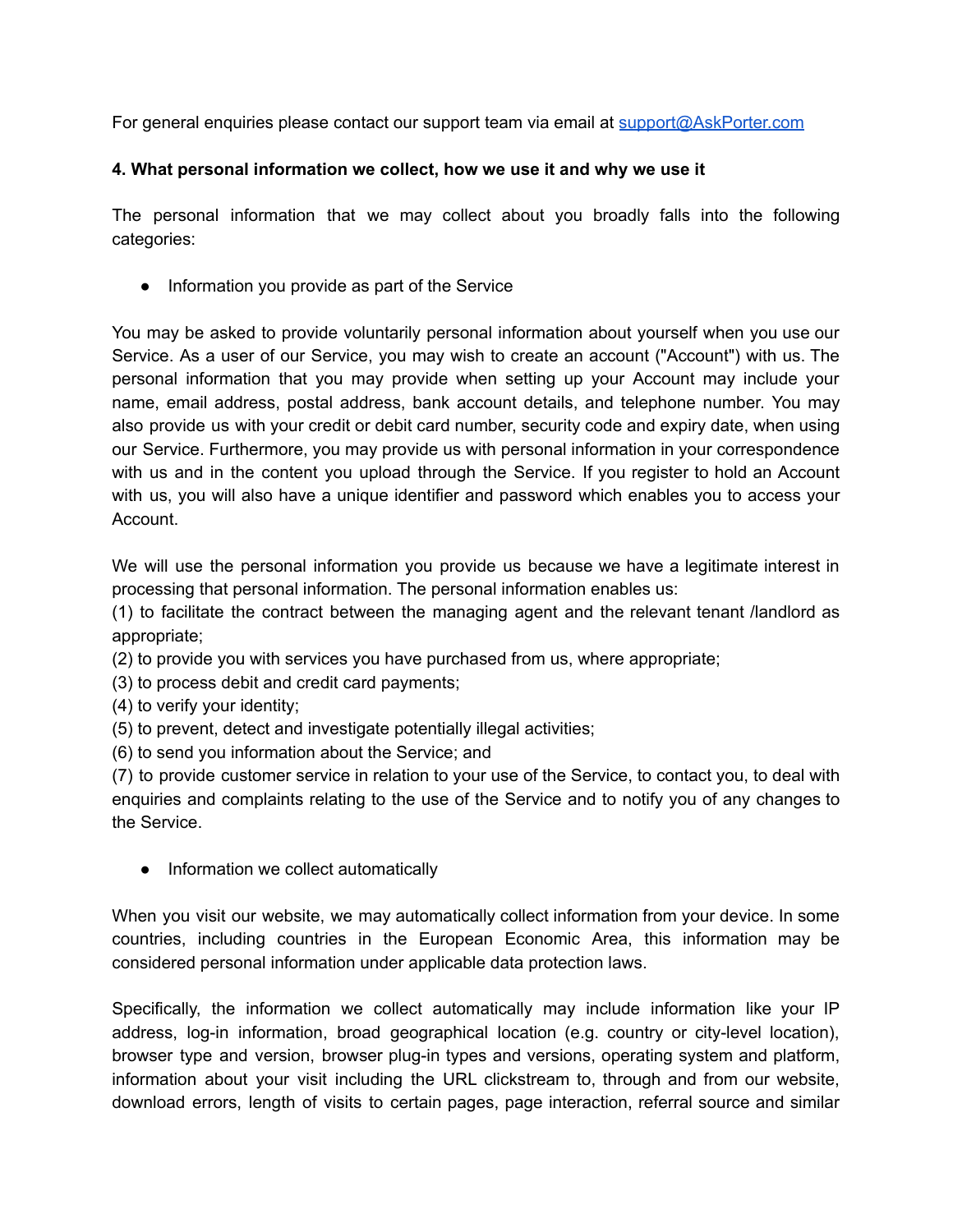information. This information may be collected by a third party website analytics service provider on our behalf and may be collected using cookies. For more information on our use of cookies please refer to the ''Cookies and similar tracking technologies'' section below, please find our cookie notice here

We use the information for our legitimate interests to operate our platform. Specifically, we collect information automatically for the following reasons:

- (1) to administer our website for internal operations including troubleshooting purposes;
- (2) as part of our effort to keep our website safe and secure;
- (3) to measure or understand the effectiveness of advertising we serve to you and others, and to deliver relevant advertising to you;
- (4) to develop, improve and personalise the Service so as to improve your experience; and
- (5) to provide third parties with anonymised statistical information about our users.
- Information we collect from others

If you are the employee of an estate agent or property management company then they may provide your name and contact details to use to enable us to provide a Service to the agent. We have a legitimate interest in processing this personal information to enable us to provide the Service, for example to direct liaise with you regarding service issues and queries.

● For direct marketing

When you create an account with us we will ask you whether you want to be added to our marketing list. We will collect your name and contact details to enable us to send marketing to you. If you choose 'yes' we will add you to our marketing list. In this instance we process your personal information because we have your consent to do so.

● Replying to enquiries

If you send an enquiry to us via our website then we will ask for your name and contact details to enable us to respond to you. We have a legitimate interest in processing your name and contact details to enable us to respond to your enquiry. If you do not provide contact details we will not be able to respond to your request.

# **5. Sharing and disclosing your personal information**

Other than as expressly set out in this Privacy Notice or as otherwise required or permitted by law, we will not share, sell or distribute any of your personal information without your consent.

# **7. Cookies and similar tracking technology**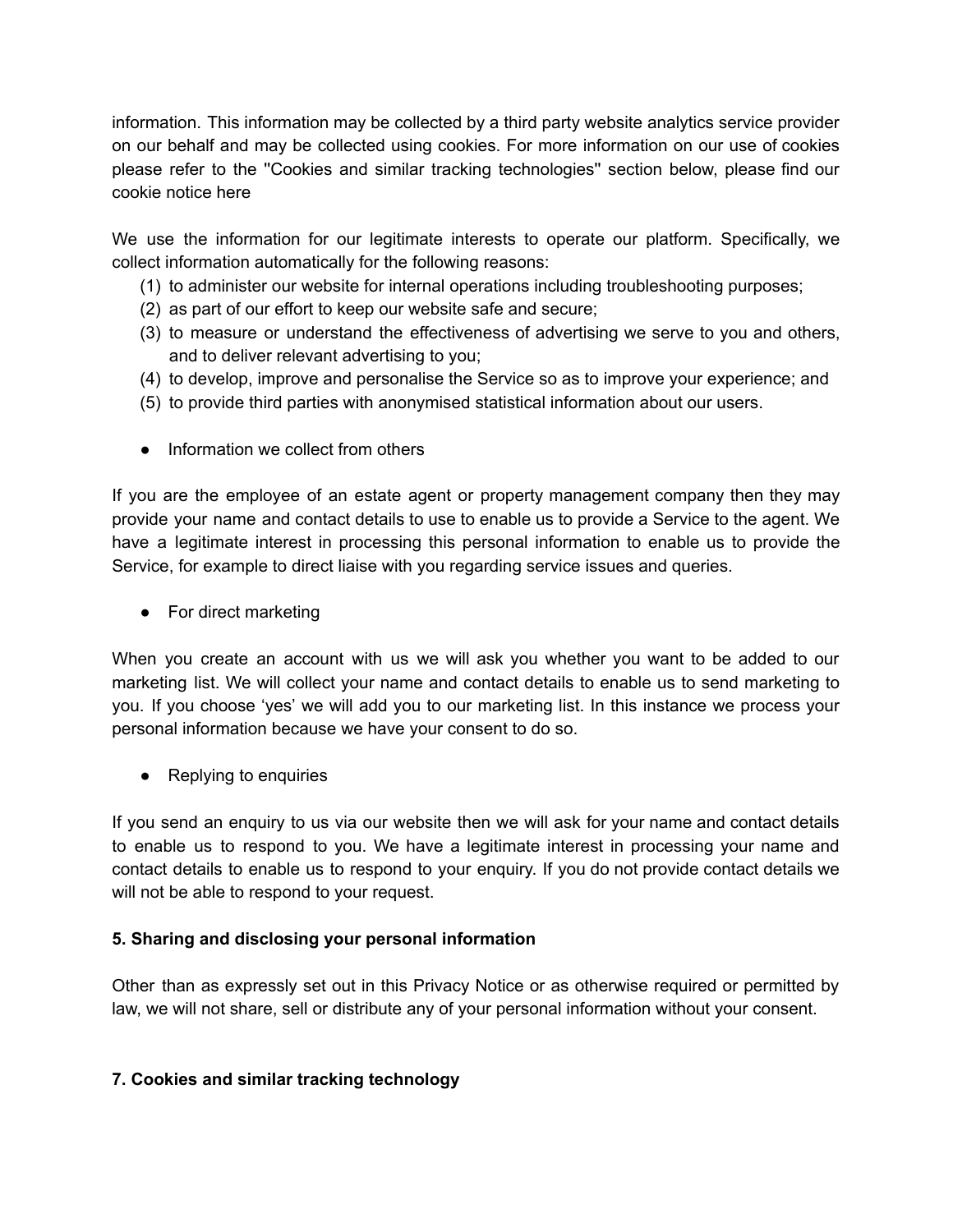We use cookies and similar tracking technology (collectively, "Cookies") to collect and use personal information about you. For further information about the types of Cookies we use, why, and how you can control Cookies, please see our Cookie Notice here .

### **8. Security**

We employ appropriate technical and organisational measures to protect the personal information that we collect and process about you. The measures we use are designed to provide a level of security appropriate to the risk of processing your personal information.

Data transmission over the internet is inherently insecure, and although we employ appropriate technical and organisational security measures to protect your personal information from unauthorised access we cannot guarantee the security of any personal information sent over the internet.

You are responsible for keeping your password and user details confidential. Nobody at AskPorter will ever ask you for your password, be careful not to share this with anyone.

#### **9. Data retention**

We will retain personal information we collect from you where we have an ongoing legitimate business need to do so (for example, to provide you with a service you have requested or to comply with applicable legal tax or accounting obligations).

When we have no ongoing legitimate business need to process your personal information, we will either delete or anonymise it or, if this is not possible (for example, because your personal information has been stored in backup archives), then we will securely store your personal information and isolate it from any further processing until deletion is possible.

#### **10. International data transfers**

Your personal information may be transferred to, and processed in, countries other than the country in which you are resident. These countries may have data protection laws that are different to the laws of your country.

Our servers are situated in Dublin, Ireland; however we may also transfer your personal information to the following which are located outside the European Economic Area (EEA) as follows:

- The USA in order to provide you with phone and sms communications, to process payments, to provide an authorisation service for the Site and for hosting services.
- Ukraine as this is where some of our development work takes place.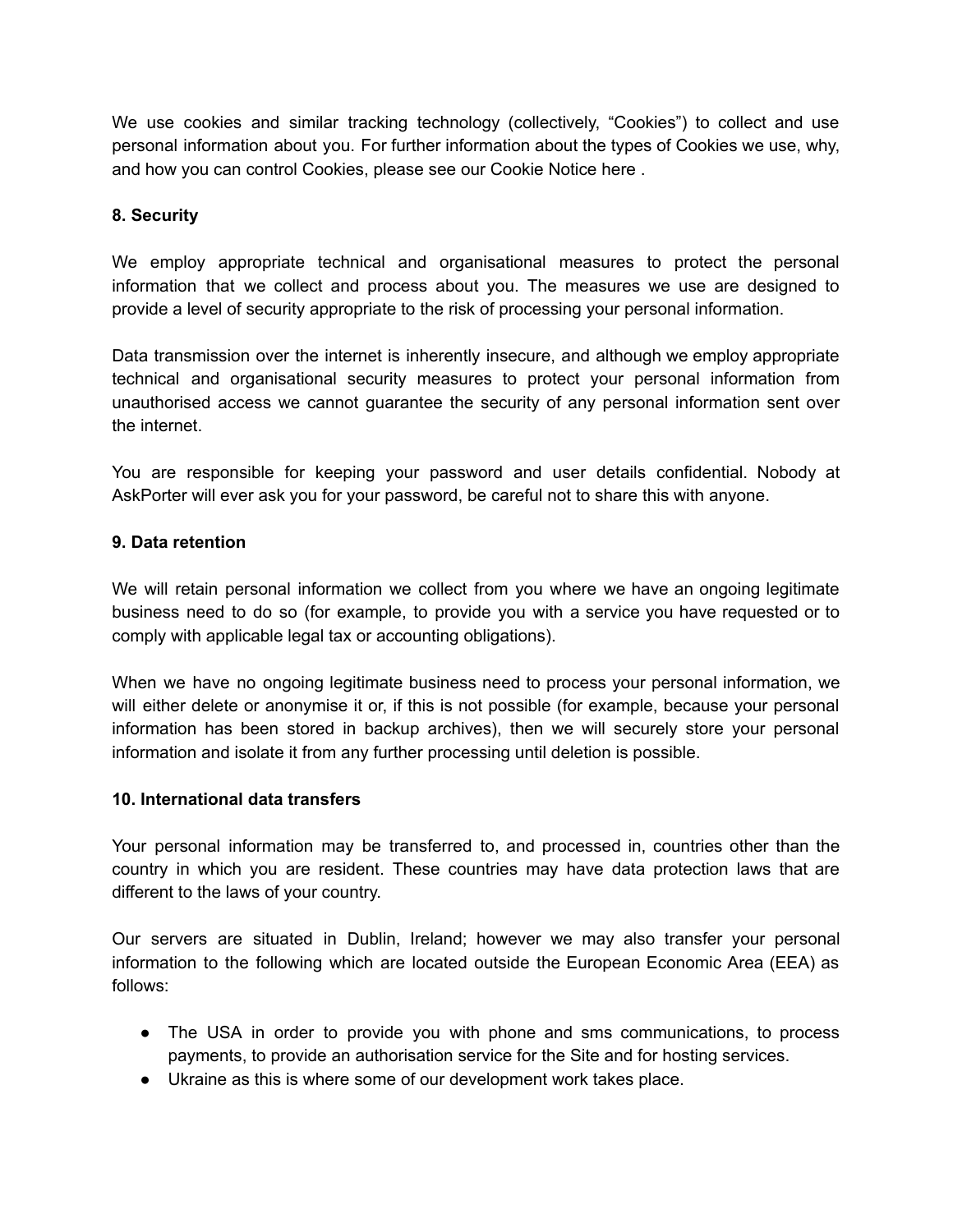However, we have taken appropriate safeguards, such as the EU-US Privacy Shield and EU model clauses, to ensure that your personal information will remain protected in accordance with this Privacy Notice.

To obtain a copy of the safeguards in place please contact the privacy team via email at privacy@AskPorter.com

# **11. Your data protection rights**

# **You have the following data protection rights:**

- access to your personal information and to certain other supplementary information that this Privacy Notice is already designed to address
- require us to correct any mistakes in your information which we hold
- require the erasure of personal information concerning you in certain situations
- receive the personal information concerning you which you have provided to us, in a structured, commonly used and machine-readable format and have the right to transmit those data to a third party in certain situations
- object to decisions being taken by automated means which produce legal effects concerning you or similarly significantly affect you
- object in certain other situations to our continued processing of your personal information
- otherwise restrict our processing of your personal information in certain circumstances

You have the right to opt-out of marketing communications we send you at any time by following any "unsubscribe" link included in the marketing emails which we send to you. To opt-out of other forms of marketing (such as postal marketing or telemarketing), then please contact us using the contact details provided under the "Contact" heading above or by contacting [privacy@AskPorter.com](mailto:privacy@AskPorter.com).

Similarly, if we have collected and processed your personal information with your consent, then you can withdraw your consent at any time.

You can exercise your rights at any time by contacting us using the contact information provided under the "Contact" heading above or by contacting [privacy@AskPorter.com.](mailto:privacy@AskPorter.com) We may also require you to provide us with appropriate identification before we comply with this request.

You have the right to complain to a data protection authority about our collection and use of your personal information. For more information, please contact your local data protection authority. In the United Kingdom that would be the Information Commissioner's Office (ICO) and details pf how to contact the ICO can be found here: <https://ico.org.uk/global/contact-us/>.

We respond to all requests we receive from individuals wishing to exercise their data protection rights in accordance with applicable data protection laws. When you make a request we will ask you for proof of identity to enable us to respond to your request.